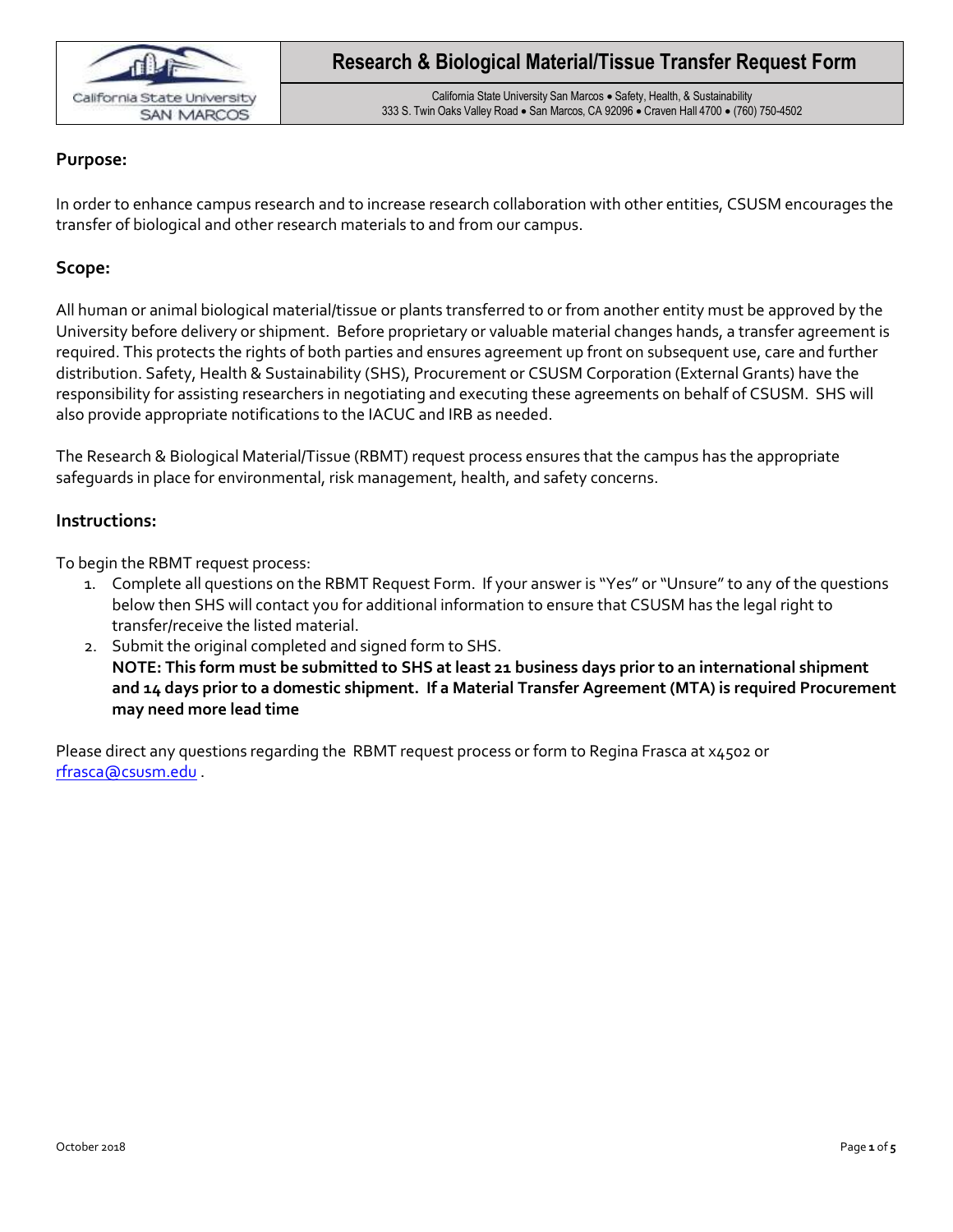| <b>RBMT Request Form Submission Information:</b> |                                                                                                                                                                                                                                                                                                                                                                                                                                                     |  |  |  |  |
|--------------------------------------------------|-----------------------------------------------------------------------------------------------------------------------------------------------------------------------------------------------------------------------------------------------------------------------------------------------------------------------------------------------------------------------------------------------------------------------------------------------------|--|--|--|--|
|                                                  |                                                                                                                                                                                                                                                                                                                                                                                                                                                     |  |  |  |  |
| Title:                                           | Department:<br>$\frac{1}{\sqrt{2\pi}}\left(\frac{1}{\sqrt{2\pi}}\right)^{1/2}\left(\frac{1}{\sqrt{2\pi}}\right)^{1/2}\left(\frac{1}{\sqrt{2\pi}}\right)^{1/2}\left(\frac{1}{\sqrt{2\pi}}\right)^{1/2}\left(\frac{1}{\sqrt{2\pi}}\right)^{1/2}\left(\frac{1}{\sqrt{2\pi}}\right)^{1/2}\left(\frac{1}{\sqrt{2\pi}}\right)^{1/2}\left(\frac{1}{\sqrt{2\pi}}\right)^{1/2}\left(\frac{1}{\sqrt{2\pi}}\right)^{1/2}\left(\frac{1}{\sqrt{2\pi}}\right)^{1$ |  |  |  |  |
|                                                  |                                                                                                                                                                                                                                                                                                                                                                                                                                                     |  |  |  |  |
|                                                  | Describe the biological material/tissue to be transferred: National Communication of the biological material                                                                                                                                                                                                                                                                                                                                        |  |  |  |  |
|                                                  |                                                                                                                                                                                                                                                                                                                                                                                                                                                     |  |  |  |  |
|                                                  |                                                                                                                                                                                                                                                                                                                                                                                                                                                     |  |  |  |  |
| Species of<br>Origin:                            | <u> 1989 - Johann Barn, fransk politik (</u>                                                                                                                                                                                                                                                                                                                                                                                                        |  |  |  |  |
|                                                  |                                                                                                                                                                                                                                                                                                                                                                                                                                                     |  |  |  |  |
| Quantity:                                        | <u> 1980 - Johann Barbara, martxa alemaniar a</u>                                                                                                                                                                                                                                                                                                                                                                                                   |  |  |  |  |
| $\square$ Yes $\square$ No                       | Is the biological material infectious?                                                                                                                                                                                                                                                                                                                                                                                                              |  |  |  |  |
|                                                  |                                                                                                                                                                                                                                                                                                                                                                                                                                                     |  |  |  |  |
| If Yes                                           |                                                                                                                                                                                                                                                                                                                                                                                                                                                     |  |  |  |  |
| $\Box$ Yes $\Box$ No                             | Is the biological material macaque? IACUC notification required                                                                                                                                                                                                                                                                                                                                                                                     |  |  |  |  |
| $\square$ Yes $\square$ No                       | Does the biological material contain Cercopithecine herpes virus 1 (B virus)? IACUC notification<br>required                                                                                                                                                                                                                                                                                                                                        |  |  |  |  |
| $\Box$ Yes $\Box$ No                             | Is the biological material from or will be used in humans? IRB notification required                                                                                                                                                                                                                                                                                                                                                                |  |  |  |  |
| $\Box$ Yes $\Box$ No                             | Is the transfer of the biological material regulated by U.S. Fish and Wildlife, CITES (Endangered<br>Species), or other governmental entity?<br>If Yes, describe the requirement or exemption criteria below:                                                                                                                                                                                                                                       |  |  |  |  |
| $\Box$ Yes $\Box$ No                             | Does the transfer of this biological material require additional permits, notifications, or<br>authorizations (ex. stem cells)?<br>If Yes, please identify them:                                                                                                                                                                                                                                                                                    |  |  |  |  |

**Briefly describe how the biological material is used:**

**Transfer Information**

How will the biological material be transported?

*NOTE : Packages must be delivered Monday through Friday before 4:00 pm.*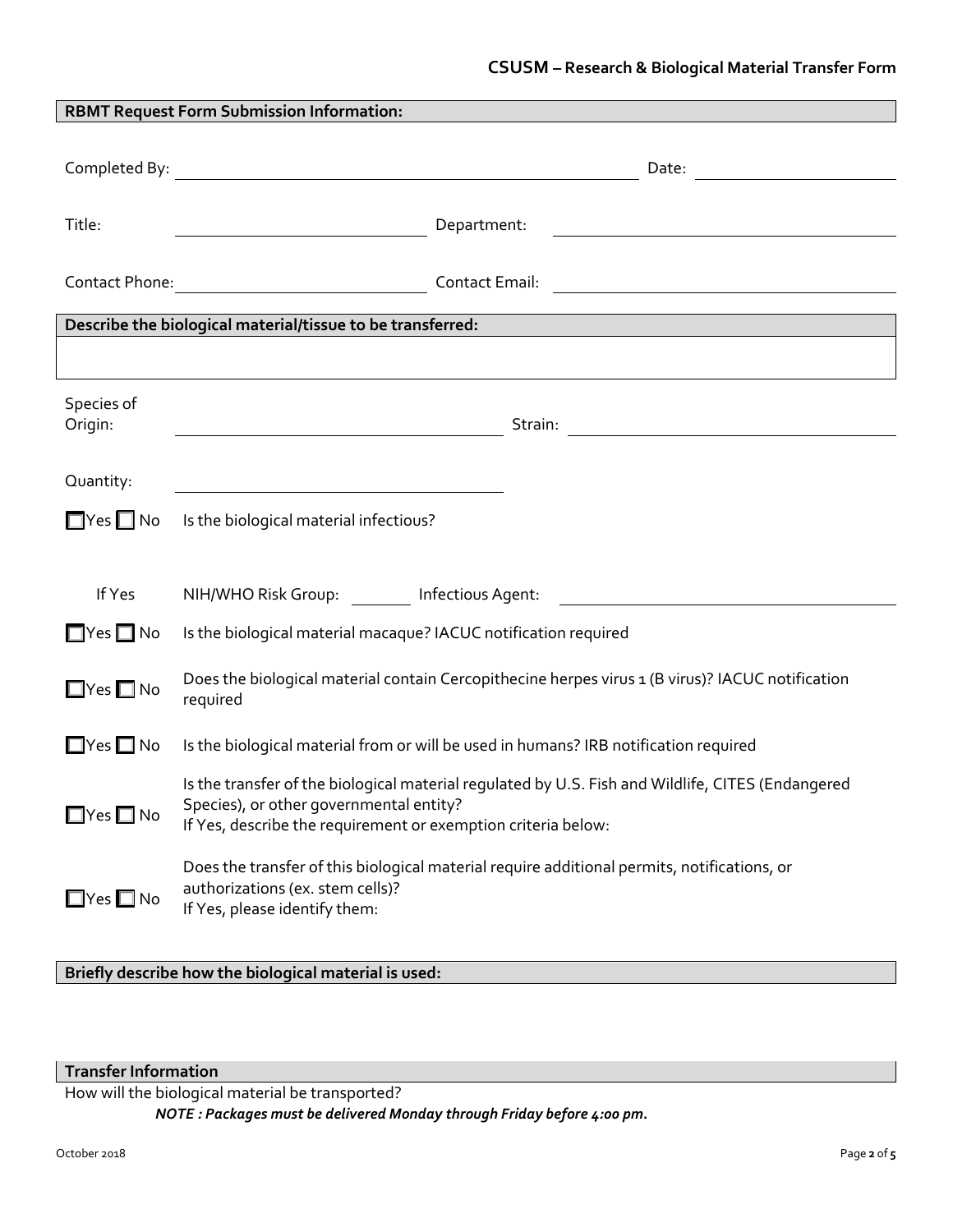| $\square$ Yes $\square$ No                              | Will this be a one-time only transfer of this biological material?          |                                                                                                                                                                 |  |  |  |
|---------------------------------------------------------|-----------------------------------------------------------------------------|-----------------------------------------------------------------------------------------------------------------------------------------------------------------|--|--|--|
| If No                                                   | How often will this biological material be transferred between the parties? |                                                                                                                                                                 |  |  |  |
| $\Box$ Yes $\Box$ No                                    | Is there any cost to CSUSM for the transport?                               |                                                                                                                                                                 |  |  |  |
| ■Yes ■ No ■ Unsure                                      |                                                                             | Could your use of the biological material possibly or likely result in a commercially useful<br>or patentable product?                                          |  |  |  |
| ■Yes ■ No ■ Unsure                                      |                                                                             | Does this transfer require CSUSM to indemnify or "hold harmless" the provider for the<br>use of the biological material?                                        |  |  |  |
| ■Yes ■ No ■ Unsure                                      |                                                                             | Does the provider require any confidentiality or non disclosure agreements?                                                                                     |  |  |  |
| If Yes                                                  |                                                                             | Submit the Non Disclosure Agreement with this form.                                                                                                             |  |  |  |
| <b>Funding Information:</b>                             |                                                                             |                                                                                                                                                                 |  |  |  |
| ■Yes ■ No ■ Unsure                                      |                                                                             | Are you receiving any funds from the provider (gifts, contract, etc) or does a financial<br>relationship exist between the provider and receiver organizations? |  |  |  |
| If Yes                                                  |                                                                             | Submit a CA Statement of Economic Interest for Principal Investigators (Form 700-U).<br>A completed from 700-U is currently on file for this fiscal year.       |  |  |  |
| General Fund<br>(Campus)<br><b>Grant Funds</b><br>Other |                                                                             | Which funding source(s) will be used to support the research or training related to this<br>transfer of biological material?                                    |  |  |  |
| If Other                                                |                                                                             | Describe the funding source:                                                                                                                                    |  |  |  |
| <b>Provider Information:</b>                            |                                                                             |                                                                                                                                                                 |  |  |  |
| Principal Investigator (PI)<br>Name:                    |                                                                             |                                                                                                                                                                 |  |  |  |
| Organization Name:                                      |                                                                             |                                                                                                                                                                 |  |  |  |
| <b>Street Address:</b>                                  |                                                                             |                                                                                                                                                                 |  |  |  |
| City, State, Zip Code:                                  |                                                                             |                                                                                                                                                                 |  |  |  |
| PI Phone:<br>October 2018                               |                                                                             | PI Email:<br>Page 3 of 5                                                                                                                                        |  |  |  |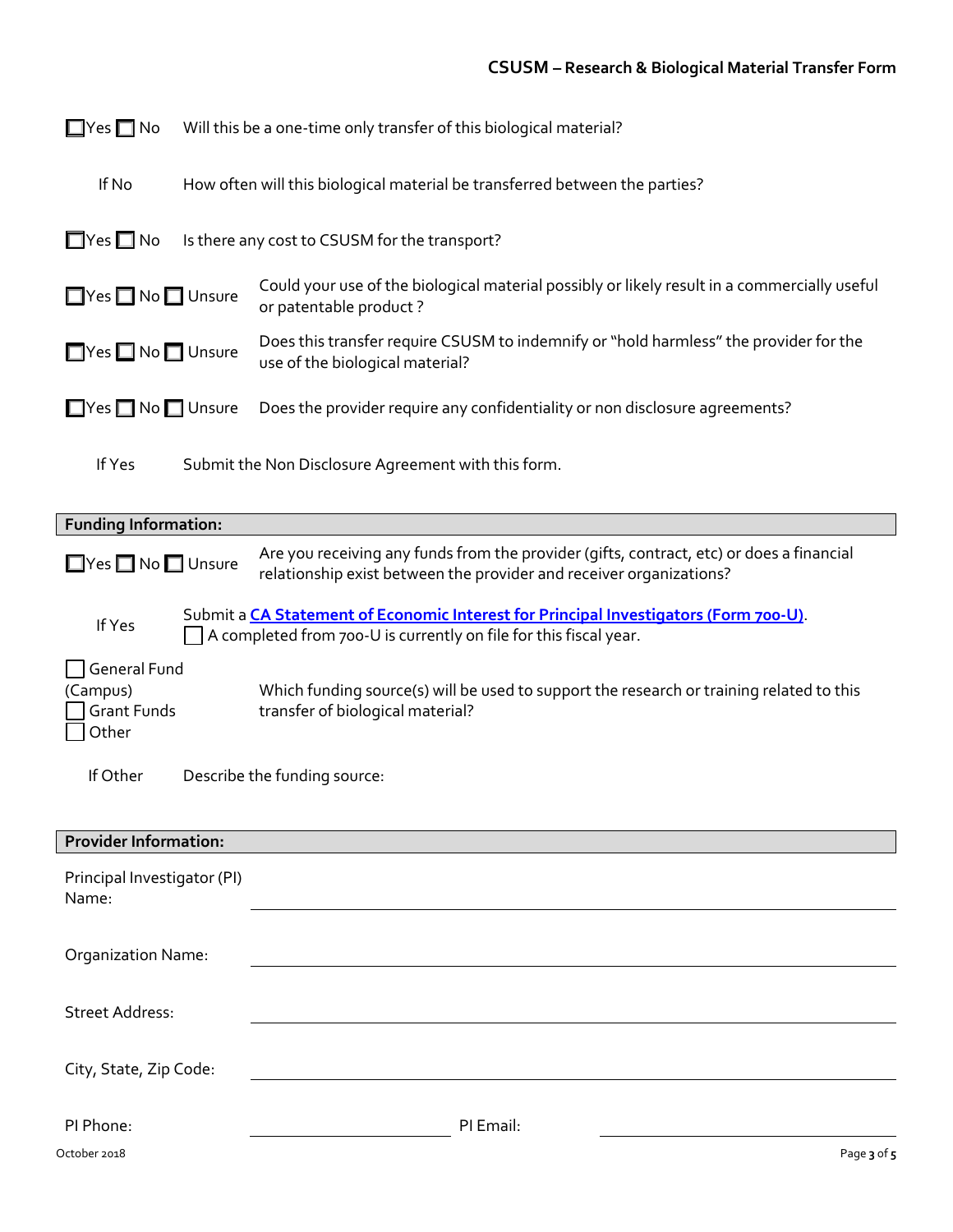# **CSUSM – Research & Biological Material Transfer Form**

| If CSUSM:                                                                                                                                                                                                                                                                                                                                                                     | Location of material use/storage: |                     | Building: <u>_____________</u>                                                                                  | Room: |  |  |  |
|-------------------------------------------------------------------------------------------------------------------------------------------------------------------------------------------------------------------------------------------------------------------------------------------------------------------------------------------------------------------------------|-----------------------------------|---------------------|-----------------------------------------------------------------------------------------------------------------|-------|--|--|--|
| <b>IACUC Protocol #</b>                                                                                                                                                                                                                                                                                                                                                       |                                   | IRB Protocol #      |                                                                                                                 |       |  |  |  |
| Veterinarian Name:                                                                                                                                                                                                                                                                                                                                                            |                                   |                     |                                                                                                                 |       |  |  |  |
| Veterinarian Phone:                                                                                                                                                                                                                                                                                                                                                           |                                   |                     |                                                                                                                 |       |  |  |  |
| <b>Receiver Information:</b>                                                                                                                                                                                                                                                                                                                                                  |                                   |                     |                                                                                                                 |       |  |  |  |
| Principal Investigator (PI)<br>Name:                                                                                                                                                                                                                                                                                                                                          |                                   |                     |                                                                                                                 |       |  |  |  |
| <b>Organization Name:</b>                                                                                                                                                                                                                                                                                                                                                     |                                   |                     |                                                                                                                 |       |  |  |  |
| <b>Street Address:</b>                                                                                                                                                                                                                                                                                                                                                        |                                   |                     |                                                                                                                 |       |  |  |  |
| City, State, Zip Code:                                                                                                                                                                                                                                                                                                                                                        |                                   |                     |                                                                                                                 |       |  |  |  |
| PI Phone:                                                                                                                                                                                                                                                                                                                                                                     |                                   | PI Email:           |                                                                                                                 |       |  |  |  |
| If CSUSM:                                                                                                                                                                                                                                                                                                                                                                     | Location of material use/storage: |                     | Building: Note that the set of the set of the set of the set of the set of the set of the set of the set of the | Room: |  |  |  |
| <b>IACUC Protocol #</b>                                                                                                                                                                                                                                                                                                                                                       |                                   | IRB Protocol #      |                                                                                                                 |       |  |  |  |
| Veterinarian Name:                                                                                                                                                                                                                                                                                                                                                            |                                   |                     |                                                                                                                 |       |  |  |  |
| Veterinarian Phone:                                                                                                                                                                                                                                                                                                                                                           |                                   | Veterinarian Email: |                                                                                                                 |       |  |  |  |
|                                                                                                                                                                                                                                                                                                                                                                               |                                   |                     |                                                                                                                 |       |  |  |  |
| AUTHORIZATION SIGNATURES: The signatures below certify that the information provided above is an accurate<br>reflection of the individuals' understanding. The Principal Investigator's (PI) signature provides an agreement to<br>comply with institutional commitments to federal assurances and regulatory authorities which guide the<br>responsible conduct of research. |                                   |                     |                                                                                                                 |       |  |  |  |
| Principal Investigator<br>Signature:                                                                                                                                                                                                                                                                                                                                          |                                   |                     |                                                                                                                 | Date: |  |  |  |
|                                                                                                                                                                                                                                                                                                                                                                               |                                   |                     |                                                                                                                 |       |  |  |  |